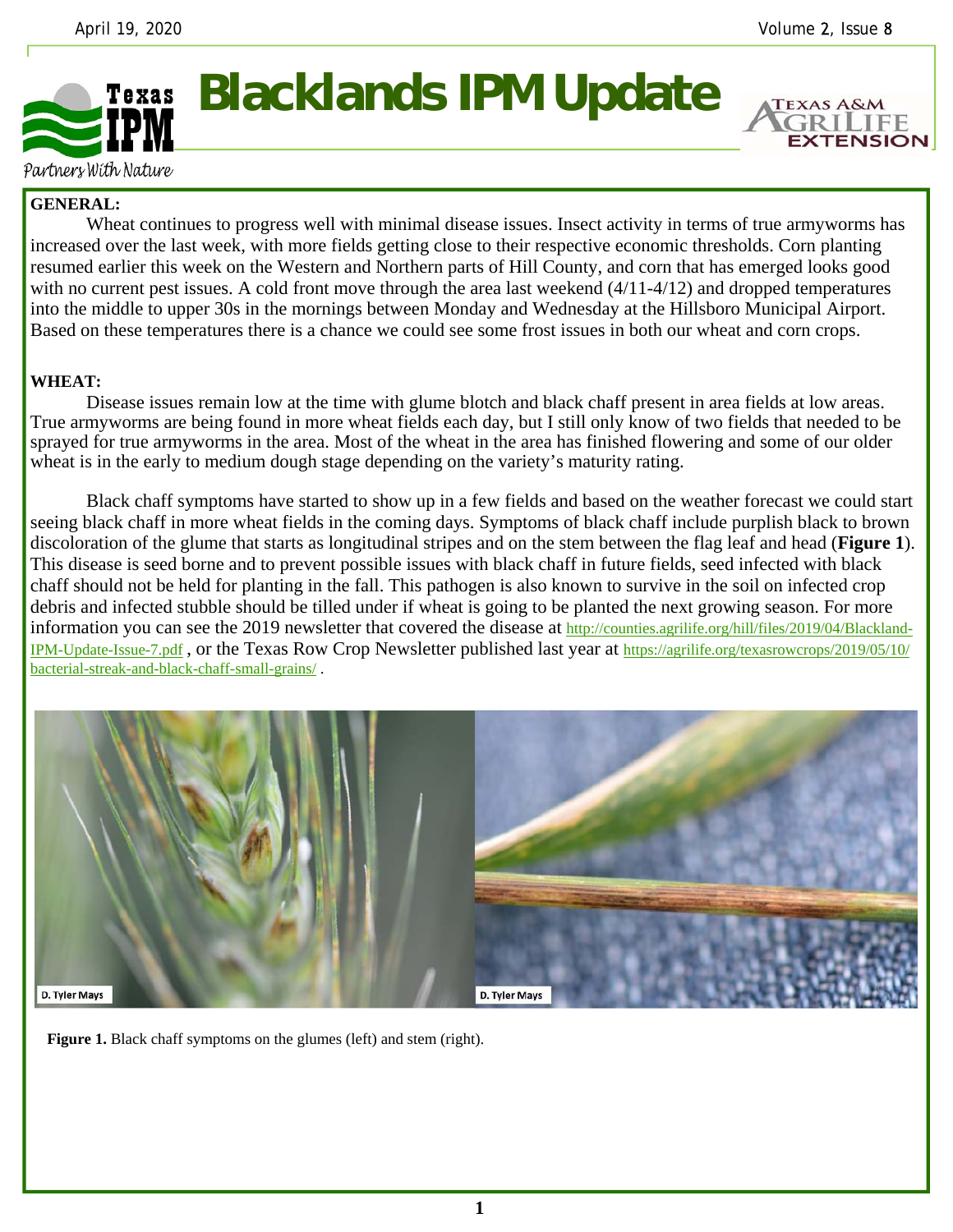True armyworm numbers increased over the last week, but I do not know of any other fields than the two fields reported last week that needed to be sprayed for true armyworms. Current infestations are floating between 1 and 2 true armyworms per square foot, which is still below the economic threshold of 4 to 5 true armyworms per square foot. The true armyworms will hang around for about another 7 to 10 days, because their eggs hatched sporadically over about a 14 day period leading to worms ranging between 1/8 of an inch up to as large as 1 inch. Ture armyworms populations can be managed by insecticide applications, but early detection and timely application are key to effectively manage the field's true armyworm population. Due to where our wheat crop is growth sage wise, we need to pay close attention to the preharvest intervals of insecticides when choosing an insecticide to apply. A list of recommended insecticides for true armyworm management in small grains can be found in the Managing Insects and Mite Pest of Texas Small Grain guide which can be found at http://counties.agrilife.org/hill/files/2019/02/Managing-Insectand-Mite-Pests-of-Texas-Small-Grains.pdf .

 Air temperatures on Wednesday morning (4/15) dropped down to 36°F at the Hillsboro Municipal Airport. This temperature recording is raising concerns of frost and/or freeze damage to area wheat fields. It is very likely for other areas of Hill County to reach lower temperatures based on field topography and boundaries. Low lying areas and parts of fields along tree lines are most at risk for seeing these lower temperatures because the trees will slow wind down and allow for the colder air to settle. We did have winy conditions Tuesday night into Wednesday morning, which probably helped protect area wheat fields form frost or freeze damage. Most of our wheat is past the flowering stage and into the milk to soft dough stage of grain development, while some of our later planted fields are just passing the flowering stage. Throughout the spring wheat is sensitive to cold temperatures starting at the jointing stage. Wheat is most sensitive to wheat from the jointing stage through pollination. At the flowering stage temperatures at or below 30°F for two or more hours can cause damage, and if temperatures reach 28°F for at least two hours can be damaging to wheat in the milk and dough stage (Table 1). Freeze damage to wheat in the flower stage can cause sterile florets, white heads and awns, and possibly damage to the lower stem. At the milk stage freeze damage can cause white heads and awns; kernels that are shrunken, discolored, or roughened; leaf discoloration; and possibly damage to the lower stem. Symptoms at the dough stage include kernels that are shriveled and discolored, and poor germination of seed when planted again. These symptoms will not be visible for 3 to 5 days after the event, depending on how the temperatures respond. Based on the temperatures recorded I doubt that we will see freeze or frost damage to area wheat.

| Table 1. Injury Symptoms of Wheat Resulting from Freezing Temperatures                                           |                                                                    |                                                                                                                 |                      |
|------------------------------------------------------------------------------------------------------------------|--------------------------------------------------------------------|-----------------------------------------------------------------------------------------------------------------|----------------------|
| <b>Growth Stage</b>                                                                                              | Approximate<br><b>Injurious Temperature</b><br>(minimum two hours) | <b>Symptoms</b>                                                                                                 | <b>Yield Effects</b> |
| <b>Tillering</b>                                                                                                 | $12°$ F                                                            | Leaf chlorosis; burning of leaf tips; silage odor;<br>blue cast to field                                        | Slight to Moderate   |
| <b>Jointing</b>                                                                                                  | 24 °F                                                              | Death of growing point; leaf yellowing or burning;<br>lesions, splitting, or bending of lower stem; odor        | Moderate to Severe   |
| <b>Boot</b>                                                                                                      | $30°$ F                                                            | Floret sterility; head trapped in boot; damage to<br>lower stem; leaf discoloration; odor                       | Severe               |
| <b>Heading</b>                                                                                                   | $30°$ F                                                            | Floret sterility; white awns or heads; damage to<br>lower stems; leaf discoloration                             | Severe               |
| <b>Flowering</b>                                                                                                 | $30°$ F                                                            | Floret sterility; white awns or heads; damage to<br>lower stems; leaf discoloration                             | Severe               |
| <b>Milk</b>                                                                                                      | 28 °F                                                              | White awns or heads; damage to lower stem; leaf<br>discoloration; shrunken, roughened, or discolored<br>kernels | Moderate to Severe   |
| Dough                                                                                                            | 28 °F                                                              | Shriveled, discolored kernels; poor germination                                                                 | Slight to Moderate   |
| Table developed from https://sanangelo.tamu.edu/extension/agronomy/agronomy-publications/freeze-injury-on-wheat/ |                                                                    |                                                                                                                 |                      |